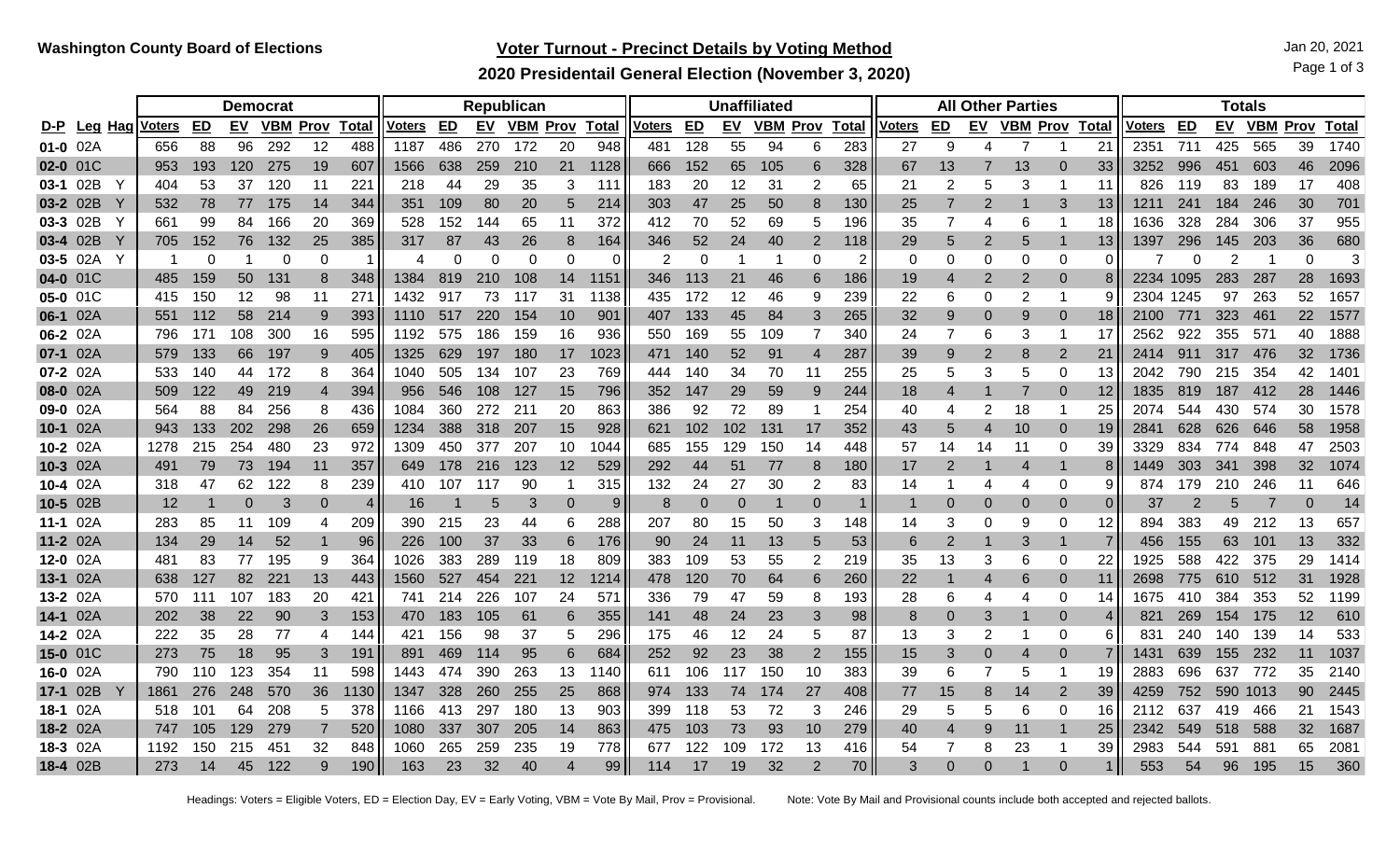## **Voter Turnout - Precinct Details by Voting Method Jan 20, 2021** Jan 20, 2021

Page 2 of 3

## **2020 Presidentail General Election (November 3, 2020)**

|            |                   |     | <b>Democrat</b> |                 |             |              |               |     |           | Republican |               |              | <b>Unaffiliated</b> |     |           |            |             |                 |               | <b>All Other Parties</b> |           |            |             |              |               |      | <b>Totals</b> |            |             |       |  |  |  |  |
|------------|-------------------|-----|-----------------|-----------------|-------------|--------------|---------------|-----|-----------|------------|---------------|--------------|---------------------|-----|-----------|------------|-------------|-----------------|---------------|--------------------------|-----------|------------|-------------|--------------|---------------|------|---------------|------------|-------------|-------|--|--|--|--|
| $D-P$ Leg  | <b>Hag Voters</b> | ED  | <u>EV</u>       | <b>VBM</b>      | <b>Prov</b> | <b>Total</b> | <b>Voters</b> | ED  | <u>EV</u> | <b>VBM</b> | . <u>Prov</u> | <b>Total</b> | <u>Voters</u>       | ED  | <b>EV</b> | <u>VBM</u> | <b>Prov</b> | <b>Total</b>    | <b>Voters</b> | ED                       | <u>EV</u> | <b>VBM</b> | <b>Prov</b> | <b>Total</b> | <u>Voters</u> | ED   | <u>EV</u>     | <b>VBM</b> | <b>Prov</b> | Total |  |  |  |  |
| 19-0 02A   | 522               | 101 | 78              | 243             |             | 424          | 1002          | 427 | 207       | 135        |               | 780          | 368                 | 95  | 55        | 86         |             | 243             | 26            |                          |           |            |             |              | 1918          | 627  | 343           | 473        |             | 1464  |  |  |  |  |
| 20-0 02A   | 361               | 63  | 57              | 137             | 3           | 260          | 891           | 307 | 276       | 107        | 12            | 702          | 305                 | 95  | 36        | 55         |             | 191             | 17            |                          | 5         |            |             | 10           | 1574          | 468  | 374           | 300        | 21          | 1163  |  |  |  |  |
| $21-1$ 02B | 052               | 165 | 146             | 423             | 25          | 759          | 866           | 259 | 230       | 140        | 15            | 644          | 547                 | 103 | 84        | 97         | 13          | 297             | 53            |                          |           | 14         |             | 36           | 2518          | 539  | 469           | 674        | 54          | 1736  |  |  |  |  |
| 21-2 02B   | 862               | 180 | 123             | 296             |             | 626          | 703           | 263 | 134       | 105        | 10            | 512          | 453                 | 97  | 41        | 106        | 15          | 259             | 27            |                          |           |            |             | 13.          | 2045          | 542  | 300           | 516        | 52          | 1410  |  |  |  |  |
| 21-3 02B   | 502               | 74  | 106             | 226             |             | 417          | 409           | 142 | 100       |            |               | 318          | 222                 | 49  | 33        | 53         |             | 136             |               |                          |           | 10         |             |              | 1152          | 266  | 240           | 364        | 13          | 883   |  |  |  |  |
| 22-1 02B   | 1048              | 136 | 119             | 227             | 28          | 510          | 465           | 12  | 74        | 43         | 6             | 235          | 575                 | 64  | 47        | 64         | 18          | 193             | 49            |                          | 4         | 10         |             | 21           | 2137          | 319  | 244           | 344        | 52          | 959   |  |  |  |  |
| 22-2 02B   | 914               | 156 | 33              | 30C             |             | 611          | 596           | 55  |           | 99         |               | 379          | 448                 | 95  | 62        | 89         |             | 253             | 45            |                          |           | 9          |             |              | 2003          |      | 318           | 497        | 39          | 1265  |  |  |  |  |
| 23-0 01C   | 750               | 150 | 10 <sub>C</sub> | 23٬             |             | 492          | 2120          | 884 | 532       | 237        |               | 1675         | 638                 | 180 | 99        | 72         | 12          | 363             | 53            | 15                       | 3         | 9          |             | 28           | 3561          | 1229 | 734           | 549        | 46          | 2558  |  |  |  |  |
| 24-1 02A   | 146               | 23  | 26              | 51              |             | 104          | 26٬           | 88  | 69        | 35         | 6             | 198          | 13                  | 27  |           | 21         |             | 72              |               |                          | 3         | 3          | -0          |              | 537           | 143  | 19            | .10        | 13          | 385   |  |  |  |  |
| 25-1 02B   | 614               | 91  | 86              | 100             | 19          | 296          | 148           | 24  | 22        |            |               | 61           | 212                 | 25  | 16        |            |             | 63              | 29            |                          |           |            |             | 61           | 1003          | 141  | 125           | 132        | 28          | 426   |  |  |  |  |
| 25-2 02B   | 181               | 195 | 35              | 306             | 28          | 664          | 743           | 218 | 163       |            |               | 464          | 679                 | 103 |           | 16         | 22          | 318             | 64            |                          |           | 10         |             | 21           | 2667          | 523  | 379           | 504        | 61          | 1467  |  |  |  |  |
| 25-3 02A   | 21                |     |                 | 5               | $\Omega$    | 17           | 28            |     | 10        |            | 0             | 21           | 22                  | 6   |           |            |             | 12              |               |                          | 0         | $\Omega$   | 0           | $\Omega$     |               | 17   | 21            | 12         | $\Omega$    | 50    |  |  |  |  |
| 25-4 02B   | 1015              | 156 | 198             | 299             | 36          | 689          | 668           | 98  |           | 92         |               | 476          |                     | 87  | 66        | 93         |             | 255             |               |                          | 3         | 12         |             | 25.          | 2205          |      |               | 496        | 57          | 1445  |  |  |  |  |
| 26-1 02A   | 720               | 95  | 139             | 202             | 10          | 446          | 1030          | 268 | 315       | 141        |               | 741          | 475                 | 89  | 79        | 66         |             | 240             | 37            |                          |           | 10         |             | 19           | 2262          | 456  | 537           | 419        | 34          | 1446  |  |  |  |  |
| 26-2 02A   | 658               | 91  | 157             | 226             |             | 485          | 867           | 219 | 269       | 155        | 12            | 655          | 416                 | 74  | 64        | 77         |             | 226             | 31            |                          | 6         |            |             |              | 1972          | 388  | 496           | 465        | 34          | 1383  |  |  |  |  |
| 26-3 02A   | 315               | 53  | 76              | 103             | 9           | 241          | 529           | 153 | 168       |            | 5             | 404          | 207                 | 39  | 43        | 27         |             | 112             | 23            |                          |           |            |             | 16 I         | 1074          | 250  | 291           |            | 19          | 773   |  |  |  |  |
| 26-4 02A   | 685               | 108 | 3               | 266             |             | 511          | 22            | 344 | 328       | 213        | 16            | 901          | 416                 | 99  | 57        | 73         |             | 232             | 40            |                          |           | 10         |             |              | 2263          | 556  | 528           | 562        | 25          | 1671  |  |  |  |  |
| 27-1 02A   | 830               | 120 | $-164$          | 390             | 15          | 689          | 1175          | 354 | 299       | 277        | 14            | 944          | 493                 | 80  | 99        | 146        |             | 333             | 35            |                          |           | 11         |             | 24           | 2533          | 562  | 566           | 824        | 38          | 1990  |  |  |  |  |
| 27-2 02A   | 1025              | 164 | 190             | 36 <sup>.</sup> | 16          | 731          | 242           | 365 | 349       | 232        | 15            | 961          | 608                 | 11  | 86        | 157        |             | 362             | 38            |                          |           |            |             | 19           | 2913          | 647  | 629           | 758        | 39          | 2073  |  |  |  |  |
| 99-9 999   |                   |     |                 |                 | 13          | 13           |               |     |           |            |               | 11           |                     |     |           |            | 11          | 11 <sup>1</sup> |               |                          |           | $\Omega$   |             |              |               |      |               |            | 35          | 35    |  |  |  |  |